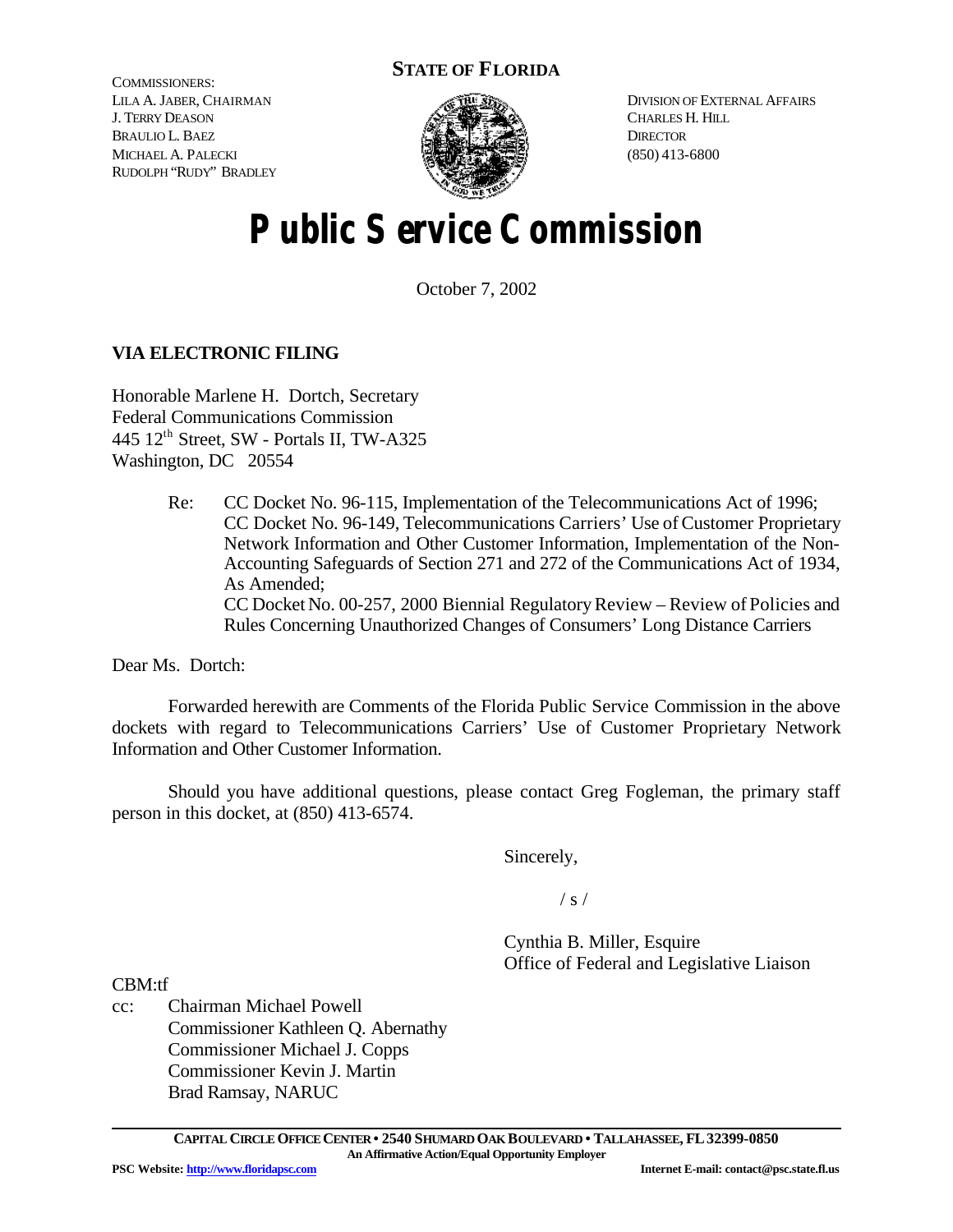#### **Before the Federal Communications Commission Washington, D.C. 20554**

| In the Matter of                                            |                      |
|-------------------------------------------------------------|----------------------|
| Implementation of the Telecommunications Act<br>of $1996$ : | CC Docket No. 96-115 |
| Telecommunications Carriers' Use of Customer                |                      |
| Proprietary Network Information and Other                   |                      |
| <b>Customer Information;</b>                                |                      |
|                                                             |                      |
| Implementation of the Non-Accounting                        | CC Docket No. 96-149 |
| Safeguards of Section 271 and 272 of the                    |                      |
| Communications Act of 1934, As Amended                      |                      |
|                                                             |                      |
| 2000 Biennial Regulatory Review – Review of                 | CC Docket No. 00-257 |
| Policies and Rules Concerning Unauthorized                  |                      |
| <b>Changes of Consumers' Long Distance Carriers</b>         |                      |

### **COMMENTS OF THE FLORIDA PUBLIC SERVICE COMMISSION REGARDING TELECOMMUNICATIONS CARRIERS' USE OF CUSTOMER PROPRIETARY NETWORK INFORMATION AND OTHER CUSTOMER INFORMATION**

The Florida Public Service Commission (FPSC) submits these comments in response to the Third Further Notice of Proposed Rulemaking (FCC 02-214) released on July 25, 2002. In this Notice, the Federal Communications Commission (FCC) sought comments on carrier use and disclosure of Consumer Proprietary Network Information (CPNI) when selling assets or going out of business. Specifically, the FCC questioned whether carriers can sell CPNI as an asset. Section 222 of the Telecommunications Actof 1996 (the Act) specifically addresses privacy of customer information. In general, it requires that every telecommunications carrier protect the confidentiality of proprietary information of other telecommunications carriers, equipment manufacturers, and customers.

The FPSC believes that Section 222 of the Act provides guidance relating to the issues addressed in the FCC's Further NPRM. Specifically, Section  $222(c)(1)$  requires that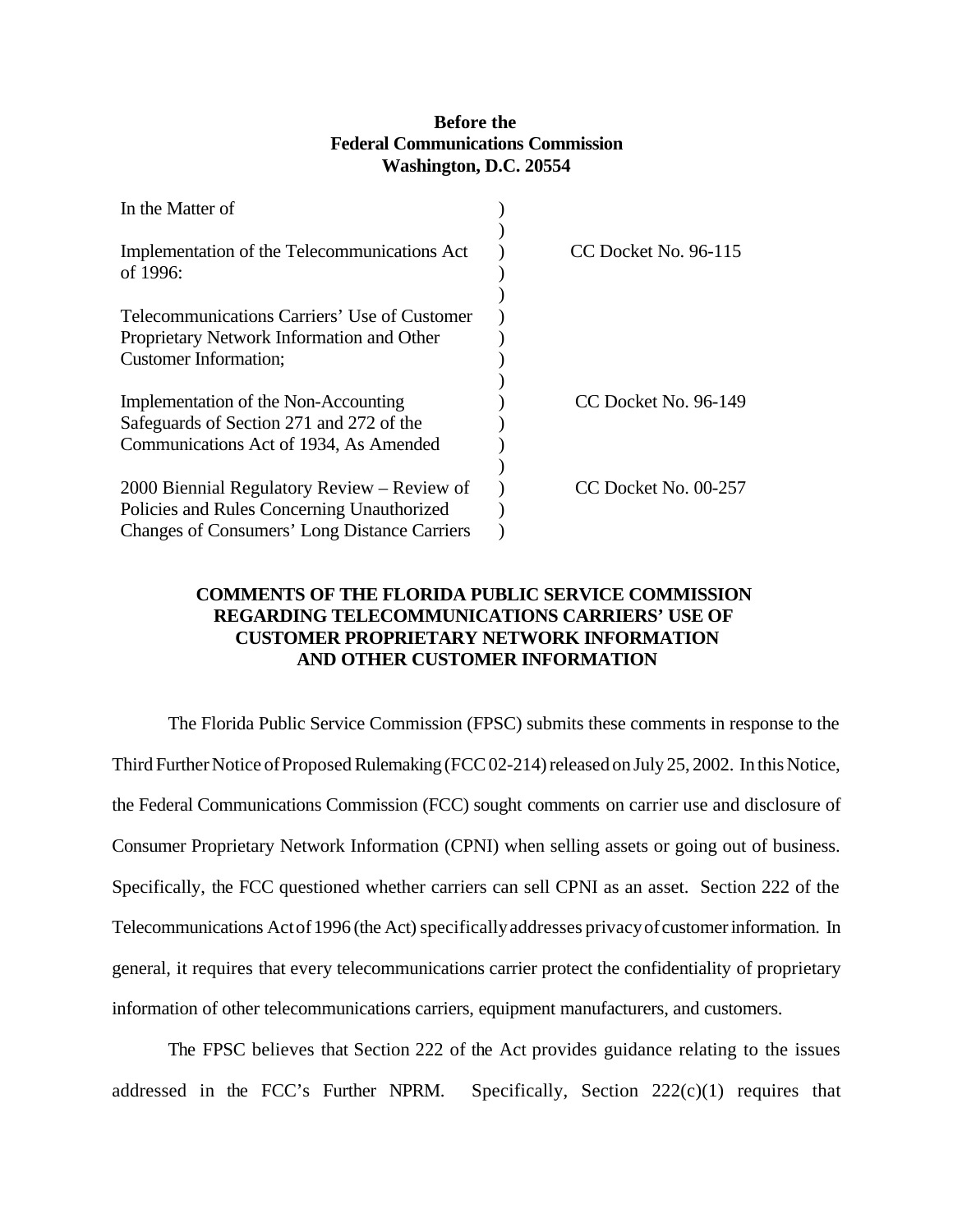Florida Public Service Commission CC Dockets 96-115, 96-149 and 00-257 Page 2

telecommunications carriers onlyuse, disclose, or permitaccessto, individuallyidentifiable CPNI in either its provision of telecommunications services or those services necessary to provide telecommunications services.<sup>1</sup> It provides exemptions only as authorized by law or with the approval ofthe customer. In Section 222(c)(3), the Act allows local exchange carriers to use, disclose, or permit accessto, "aggregate customerinformation" for other purposesifitis made available to other carriers or persons on reasonable and nondiscriminatory terms.<sup>2</sup> Thus, it appears that Congress consciously conditioned the availability of sensitive customer information and on how telecommunications carriers use the information.

The FPSC agrees with the comments of FCC Chairman Powell when he noted that "states continue to be uniquelypositioned to assess the proper scope of CPNI use and may adopt more stringent notificationrequirements. . . ." The Florida Legislature has already taken steps to address this issue in the context of Florida Statute 364.24(2). Specifically, F.S. 364.24(2) states:

Any officer or person in the employ of any telecommunications company shall not intentionally disclose customer account records except as authorized by the customer or as necessary for billing purposes, or required by subpoena, court order, other process ofcourt, or as otherwise allowed by law. Any person who violates any provision of this section commits a misdemeanor of the second degree, punishable as provided in s. 775.082 or s. 775.083. Nothing herein precludes disclosure of customers' names, addresses, or telephone numbers to the extent they are otherwise publicly available. Nothing herein precludes a telecommunications company frommaking available to its customers a customer's own customer account record through telephonic means.

The FPSC commends the FCC for expressly acknowledging the separate state statutory authority over customer information and declining to preempt more restrictive state requirements.

<sup>&</sup>lt;sup>1</sup> Such as the publishing of directories.

 $2$  The term "aggregate customer information" means collective data that relates to a group or category of services or customers, from which individual customer identities and characteristics have been removed.